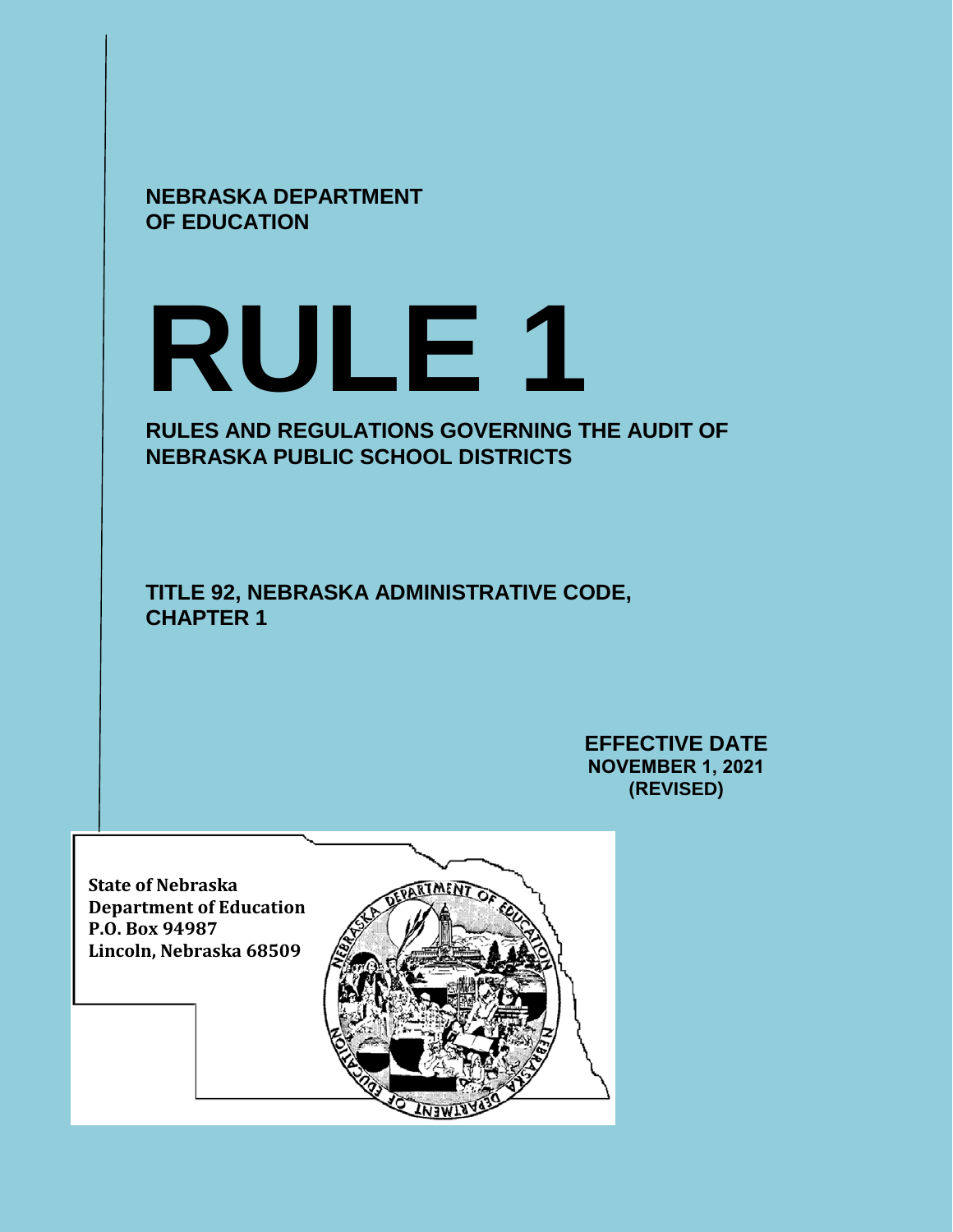# TITLE 92 -NEBRASKA DEPARTMENT OF EDUCATION CHAPTER 1 -RULES AND REGULATIONS GOVERNING THE AUDIT OF NEBRASKA PUBLIC SCHOOL DISTRICTS

# NUMERICAL TABLE OF CONTENTS

| <b>SUBJECT</b>             | <b>STATUTORY</b><br><b>AUTHORITY</b>                                                                                                                                              | CODE<br><b>SECTION</b> |
|----------------------------|-----------------------------------------------------------------------------------------------------------------------------------------------------------------------------------|------------------------|
| <b>Statutory Authority</b> | 79-1089                                                                                                                                                                           | 001                    |
| Definitions                | 79-1089                                                                                                                                                                           | 002                    |
| <b>Audit Requirements</b>  | 79-1089                                                                                                                                                                           | 003                    |
| Penalties                  | 79-1089                                                                                                                                                                           | 004                    |
| Appendix $A^*$ -           | 2 CFR Part 200 Subpart F – Audit Requirements                                                                                                                                     |                        |
| Appendix $B^*$ -           | American Institute of Certified Public Accountants Audit and<br>Accounting Guide entitled Audits of State and Local<br>Governmental Units                                         |                        |
| Appendix $C^*$ -           | United States General Accounting Office by the Comptroller<br>General of the United States entitled Government Auditing<br>Standards, (commonly known as the "yellow book")       |                        |
| Appendix $D^*$ .           | Governmental Accounting and Financial Reporting Standards<br>by the Governmental Accounting Standards Board entitled<br>Governmental Accounting and Financial Reporting Standards |                        |

\* (Copies of all appendices are on file at the Nebraska Department of Education's central office in Lincoln, and are kept up-to-date with the current editions of each.)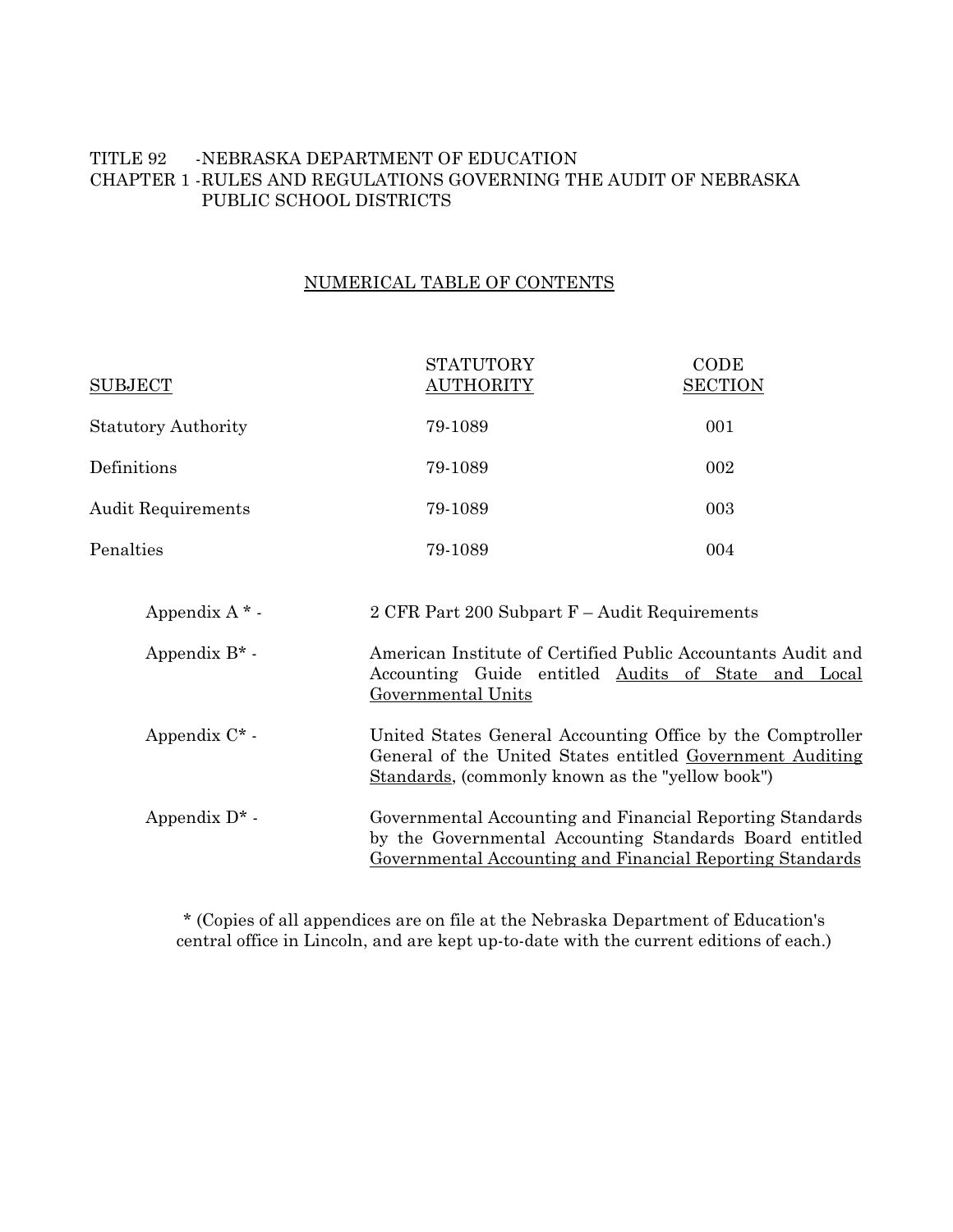# TITLE 92 -NEBRASKA DEPARTMENT OF EDUCATION CHAPTER 1 -RULES AND REGULATIONS GOVERNING THE AUDIT OF NEBRASKA PUBLIC SCHOOL DISTRICTS

# ALPHABETICAL TABLE OF CONTENTS

| <b>SUBJECT</b>             | <b>STATUTORY</b><br><u>AUTHORITY</u>                                                                                                                                              | CODE<br><b>SECTION</b> |  |
|----------------------------|-----------------------------------------------------------------------------------------------------------------------------------------------------------------------------------|------------------------|--|
| <b>Audit Requirements</b>  | 79-1089                                                                                                                                                                           | 003                    |  |
| Definitions                | 79-1089                                                                                                                                                                           | 002                    |  |
| Penalties                  | 79-1089                                                                                                                                                                           | 004                    |  |
| <b>Statutory Authority</b> | 79-1089                                                                                                                                                                           | 001                    |  |
| Appendix $A^*$ -           | 2 CFR Part 200 Subpart F – Audit Requirements                                                                                                                                     |                        |  |
| Appendix $B^*$ -           | American Institute of Certified Public Accountants Audit and<br>Accounting Guide entitled Audits of State and Local<br>Governmental Units                                         |                        |  |
| Appendix $C^*$ -           | United States General Accounting Office by the Comptroller<br>General of the United States entitled Government Auditing<br>Standards, (commonly known as the "yellow book")       |                        |  |
| Appendix $D^*$ -           | Governmental Accounting and Financial Reporting Standards<br>by the Governmental Accounting Standards Board entitled<br>Governmental Accounting and Financial Reporting Standards |                        |  |

\* (Copies of all appendices are on file at the Nebraska Department of Education's central office in Lincoln, and are kept up-to-date with the current editions of each.)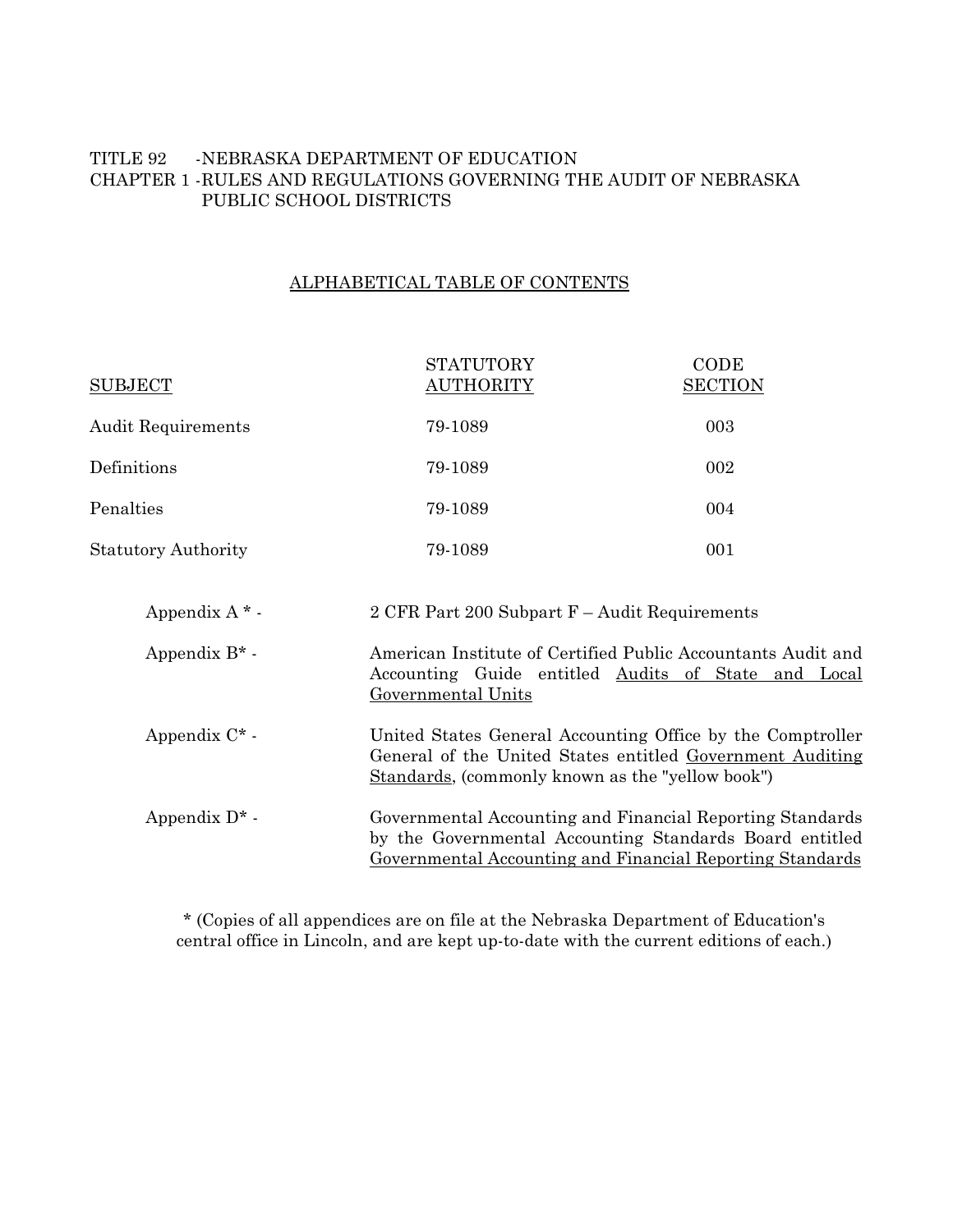# TITLE 92 -NEBRASKA DEPARTMENT OF EDUCATION CHAPTER 1 -RULES AND REGULATIONS GOVERNING THE AUDIT OF NEBRASKA PUBLIC SCHOOL DISTRICTS

#### 001 Statutory Authority

001.01 The following definitions and requirements shall govern the scope and extent of the audit of school district financial records, and the pattern of the report thereof, as required by Section 79-1089 of the Nebraska Revised Statutes (R.R.S.).

<u>002</u> Definitions: As used in these rules and regulations, unless the context otherwise clearly requires, the following definitions shall prevail.

002.01 Audit shall mean examining, on a test basis, evidence supporting the assertions of management as to the amounts and disclosures in the financial statements. An audit also includes assessing the accounting principles used, as well as evaluating the overall financial statement presentation.

002.02 Auditor shall mean a person who has an active permit from the Nebraska State Board of Public Accountancy, to engage in the practice of public accounting, either as a certified public accountant or as a public accountant, who is independent (see Appendix C, a copy of which is on file at the Nebraska Department of Education's central office in Lincoln) with respect to the school district and its board of education. Person shall include a corporation, partnership, or other form of organization which has an active permit to engage in the practice of public accounting.

002.03 Financial (Audit) Report shall mean and include the independent auditor's report and financial statements prepared in conformity with accounting principles generally accepted in the United States of America (Appendix D, a copy of which is on file at the Nebraska Department of Education's central office in Lincoln) or another comprehensive basis of accounting which may include the use of the cash or modified accrual basis accounting.

002.04 Federal Award shall mean Federal financial assistance and Federal costreimbursement contracts that non-Federal entities receive directly from Federal awarding agencies or indirectly from pass-through entities. It does not include procurement contracts, under grants or contracts, used to buy goods or services from vendors. Any audits of such vendors shall be covered by the terms and conditions of the contract. Contracts to operate Federal Government owned, contractor operated facilities (GOCOs) are excluded from the requirements of this part (Appendix A, a copy of which is on file at the Nebraska Department of Education's central office in Lincoln.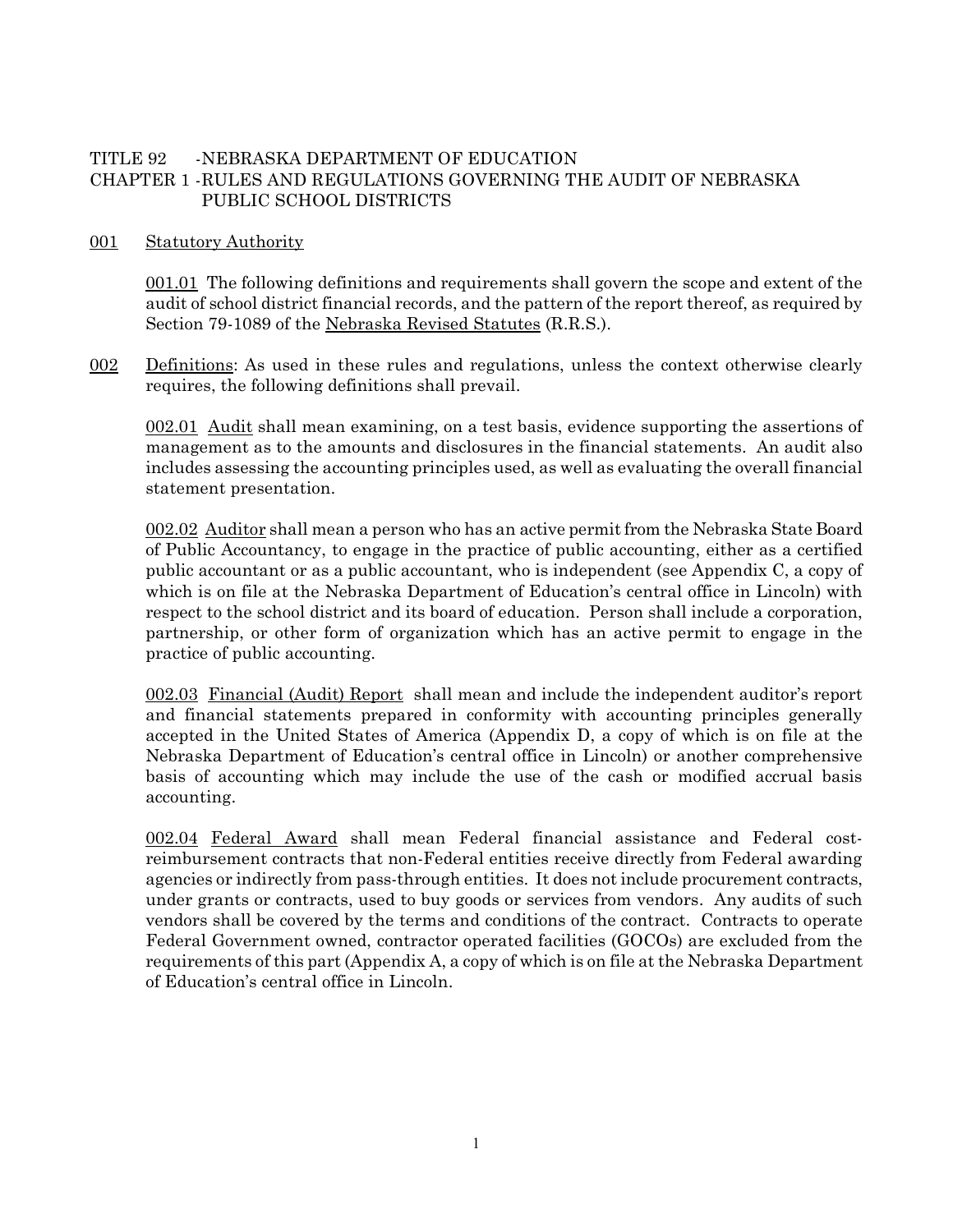002.05 Fiscal Year shall mean the annual period which commences on September 1, in one calendar year, and ends on August 31, in the following calendar year.

002.06 School District Finance Records subject to audit shall mean and include records of all funds and transactions of each fund maintained or required to be maintained by the school district.

003 Audit Requirements: The audit must be conducted in accordance with Auditing Standards Generally Accepted in the United States of America and the standards for financial and compliance audits contained in Government Auditing Standards issued by the Comptroller General of the United States (Appendix C, a copy of which is on file at the Nebraska Department of Education's central office in Lincoln).

003.01 If a separate management letter is referenced as a part of the Report on the Internal Control and/or the Report on Compliance with laws and regulations it shall be filed as part of the financial (audit) report.

003.02 All school districts that expend \$750,000 or more in a fiscal year in federal awards (including the value of commodities provided by the U.S. Department of Agriculture) are also required to have an audit conducted and reported in accordance with 2 CFR Part 200 Subpart F – Audit Requirements (Appendix A, a copy of which is on file at the Nebraska Department of Education's central office in Lincoln), and the American Institute of Certified Public Accountants Audit and Accounting Guide entitled Audits of State and Local Governmental Units (Appendix B, a copy of which is on file at the Nebraska Department of Education's central office in Lincoln).

003.03 The tests for compliance required for the audit includes those necessary to conform to current Auditing Standards Generally Accepted in the United States of America and Government Auditing Standards (Appendix C, a copy of which is on file at the Nebraska Department of Education's central office in Lincoln). The audit includes tests for compliance with the calculation of Average Daily Membership reported on the Annual Statistical Summary Report as specified in 92 NAC 2, requirements of the Nebraska Budget Act (commencing with Section 13-501 R.R.S.), and the Tax Equity and Educational Opportunities Support Act (commencing with Section 79-1001 R.R.S.) for school districts.

003.03A All compliance deviations related to Average Daily Attendance and Average Daily Membership (as those two elements are described in Section 006 of 92 NAC 2), the Nebraska Budget Act and the Tax Equity and Educational Opportunities Support Act (TEEOSA) must be included in the report on compliance required by Government Auditing Standards (Appendix C, a copy of which is on file at the Nebraska Department of Education's central office in Lincoln) or a letter to management (the School District Board of Education) and must be addressed by the school district per Section 003.05 of this Chapter.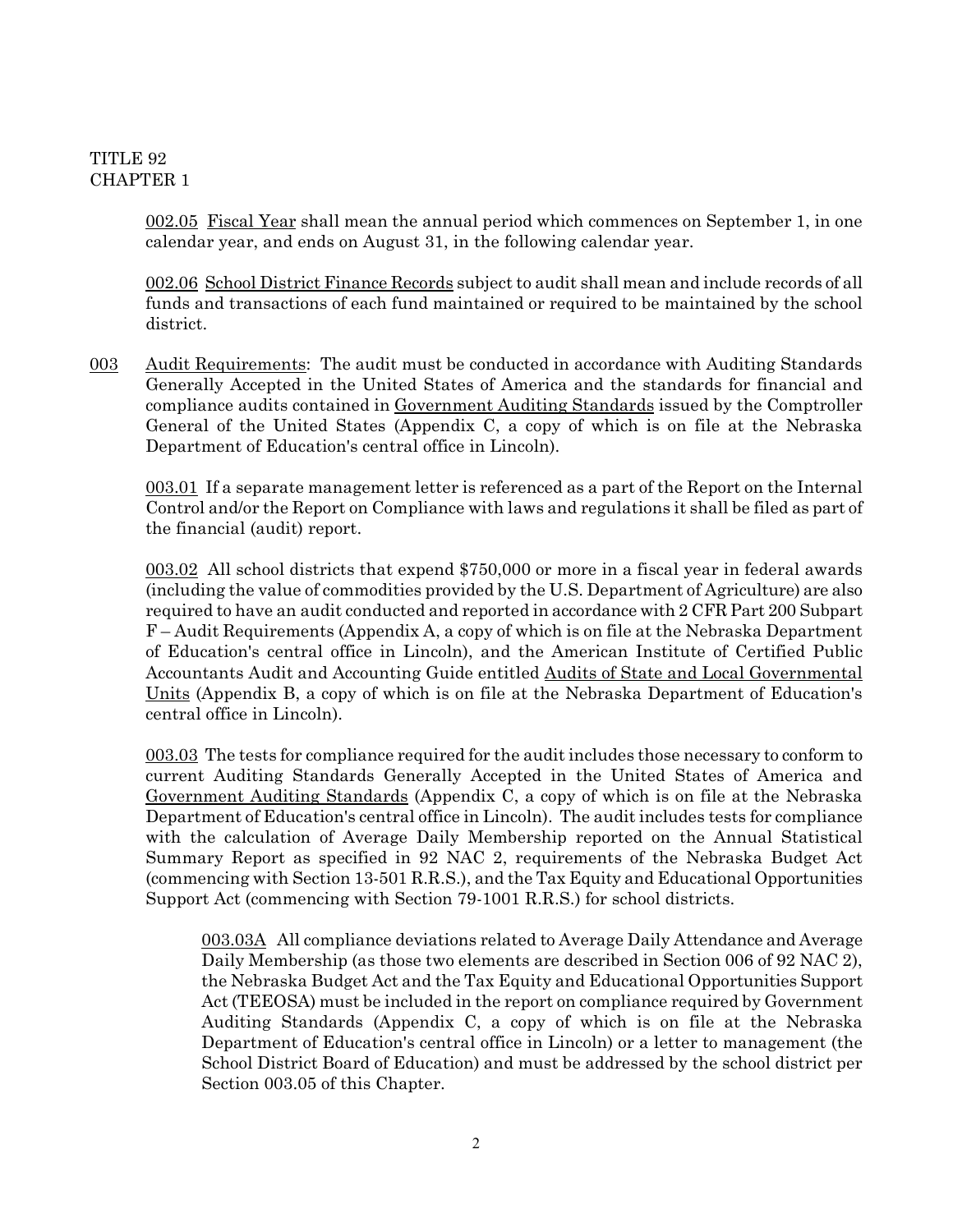003.03B Average Daily Attendance (ADA) and Average Daily Membership (ADM) Testing Requirements for School Districts: Written documentation of the testing done of the ADA and ADM must be completed and submitted with all school district audit reports. The documentation must state confirmation of the following:

003.03B1 Documentation of the school district's policies and procedures for collecting student membership and attendance data.

003.03B2 The school district is following its policies and procedures for collecting student census data.

003.03B3 Attendance at the school district is collected at least daily and calculated to the nearest hundredth of a day.

003.03B4 The school district maintains a cumulative attendance and membership record of each student.

003.03B5 The cumulative attendance and membership records contain the date of enrollment, number of days or partial days in attendance and absent during each school year enrolled, and the date of withdrawal or graduation.

003.03B6 The student attendance reported in the Nebraska Department of Education's (NDE) approved data collection system (e.g. ADVISER) have been traced back to the school district's student information system for the school year.

003.03C A statement must be written for the following: A sample pool of students attendance records must be tested for the school year and must be traced to the students' enrollment files to verify that the sample students' are enrolled as students' of the school district for the dates claimed in the attendance record.

003.03C1 If applicable: Reportable instances of noncompliance were included in the Independent Auditor's Report on Internal Control Over Financial Reporting and on Compliance and Other Matters Based on an Audit of Financial Statements Performed in Accordance With *Government Auditing Standards.*

003.03D A statement must be written for the following: A sample of expense allocations were tested verifying appropriate allocating to the school building level.

003.03D1 If applicable: Reportable instances of noncompliance were included in the Independent Auditor's Report on Internal Control Over Financial Reporting and on Compliance and Other Matters based on an Audit of Financial Statements performed in accordance with Government Auditing Standards.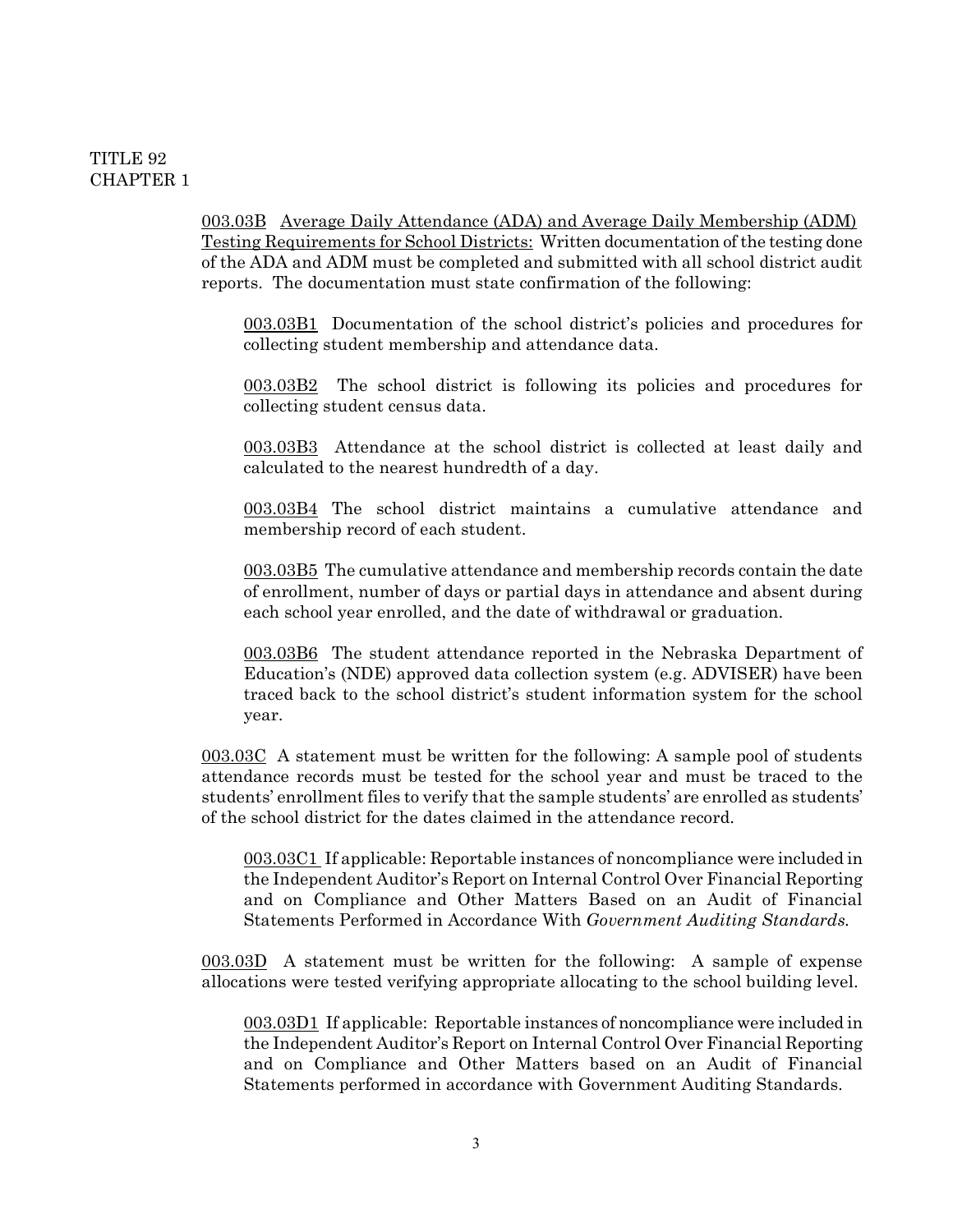003.04 Financial (Audit) Report Format. The financial reports and schedules should include:

003.04A A report cover, index or table of contents, independent auditors' reports (financial, compliance and internal control), Management's Discussion and Analysis (MD&A), government-wide and fund financial statements (including notes thereto), other required supplementary information (RSI), other supplemental schedules formatted as prescribed by the NDE and any additional information as may be required by the Nebraska Revised Statutes and reporting standards as may be appropriate to the cash or modified accrual basis. If the financial statements are prepared on a basis of accounting other than the cash basis, the financial report must include supplementary schedules of cash receipts, disbursements and fund balances of all funds maintained by the district, which schedules shall be reported on as audited accompanying information.

003.04B The financial (audit report) shall be on letter-size pages.

003.05 All school districts shall file with the Commissioner of Education on or before November 5 a copy of the financial (audit) report which includes the ADA/ADM testing letter. All school districts shall file with the Commissioner of Education on or before January 31, a copy of the auditor's letter to management, together with the district's responses, and any responses to compliance issues resulting from the audit. The financial (audit) report for all school districts must also be filed with the Auditor of Public Accounts on or before November 5.

003.06 If a school district that was in existence any time during the fiscal year dissolves and merges with one or more school districts prior to the completion of an independent financial (audit) report then:

003.06A The school district that receives the largest portion of the dissolved district's valuation is responsible, in cooperation with the dissolving district's Board of Education, for obtaining and filing financial (audit) report for the dissolved district.

003.06B The dissolved district's financial (audit) report shall cover the entire fiscal year (September 1 through August 31).

#### 004 Penalties

004.01 When any school district fails to file a financial (audit) report with the Nebraska Department of Education and, if required, any other State government agency, the Commissioner shall, after notice to the district and an opportunity to be heard, direct that any state aid granted pursuant to the Tax Equity and Educational Opportunities Support Act be withheld until such time as the district has complied with Section 79-1089 R.R.S. and this Chapter. In addition, the Commissioner shall direct the county treasurer to withhold all